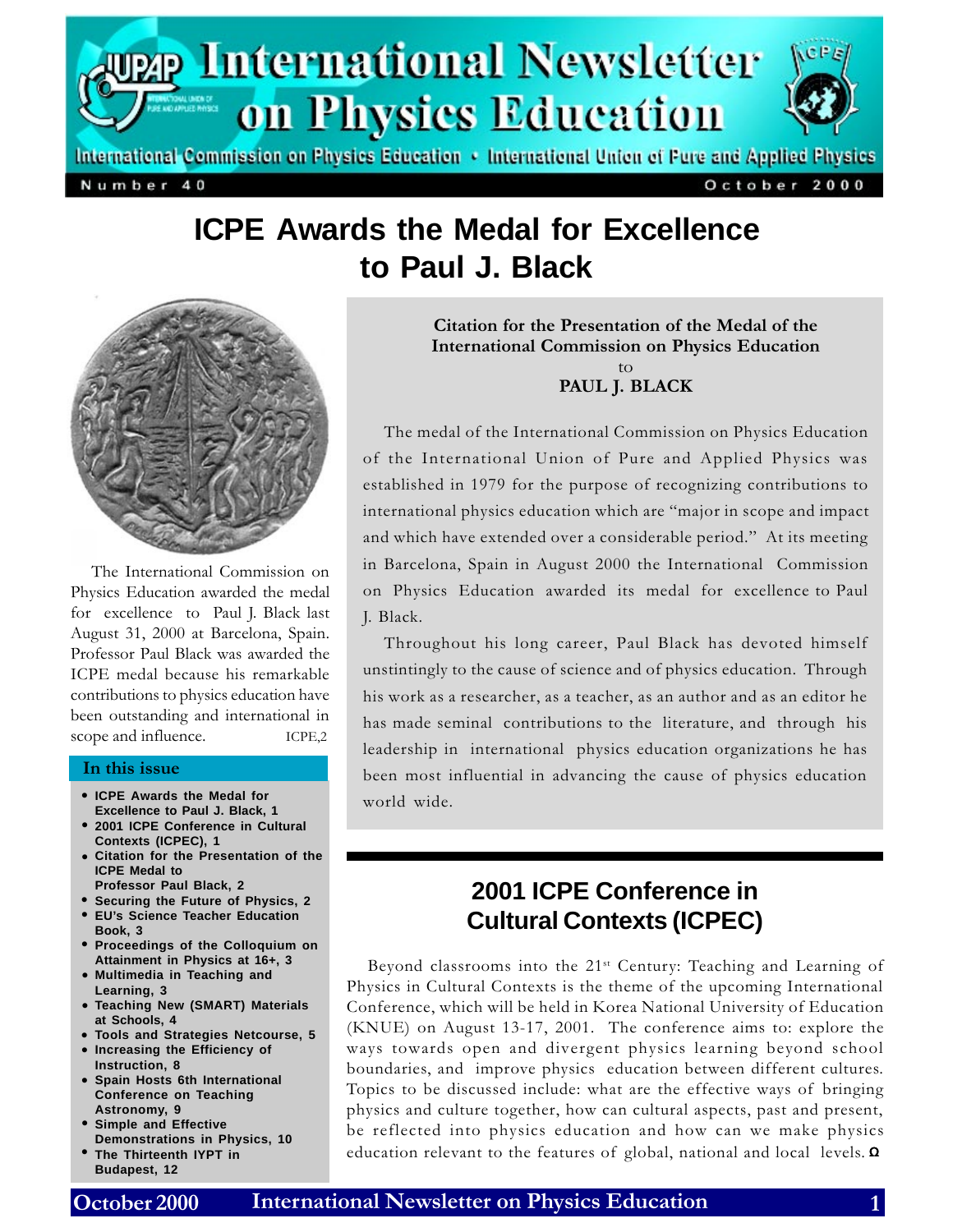## **Citation for the Presentation of the ICPE Medal To Professor Paul BLACK, Kings College, LONDON, UK Barcelona – Thursday, August 31,2000**

Professor Paul Black, born on September 10, 1930 is awarded the ICPE medal because his remarkable contributions to physics education have been outstanding and international in their scope and influence, and have extended over a considerable period of time.

He started his scientific career in Cambridge and in Birmingham, in the beginning focusing on crystallography. But as a lecturer and reader in Physics he became more and more interested in educational problems and then switched to this challenging scientific field. As a Professor of science education at Chelsea College, later Kings College, London, he became a recognized authority in science education world wide. He was active and successful as a researcher and shared his ideas as an author and as an editor, as well. Assessment and testing have been a special focus of his work over years.

Because of his competence he took the lead in several science curriculum projects sponsored by the Nuffield Foundation, was director of several research and development project and co-directed the work in science of the UK government<sup>TM</sup>s national survey of school science performance for ten years (1978 to 1988). He served on the Research Grants Board of the UK Economic and Social Research Council and was chair of the Task Group on Assessment and Testing in 1987/88, which advised the education minister on the new policy for national testing.

But there were not only national activities. Paul Black has been successful, too, when working in an international frame, in this way influencing and bringing forward the cause of physics education worldwide. So he served as consultant to the O.E.C.D. project on Innovation in Science, Mathematics and Technology Education. For six years (1985 to 1991) he was president of GIREP, i.e. Groupe International de récherche sur I<sup>TM</sup>Enseignement de la Physique. For another six years (1993 to1999) he was chair of the International Commission on Physics Education, the ICPE, and Vice-president of the International Union of Pure and Applied Physics from 1996 to 1999. For the same time (1996- 99) he was a member of the US National Academy of Science Board on Testing and Assessment.

Currently, he is a visiting Professor at the School of Education at Stanford University, California, director of a U.K. project on developing formative assessment practices in school, and director of a joint Stanford-Kings project on formative assessment in science funded by the National Science Foundation. Last but not least, he is a member of the National Academy of Science Committee on the Cognitive Foundations of Assessment. Summarizing Paul Black<sup>TM</sup>s activities, he may be characterized as an ambassador of physics education who enjoys an extremely high reputation among the scientific community. His published ideas as well as his contributions to national and international policies in science education have a lasting influence to the development of physics education.

Barcelona, August 2000 Jürgen Sahm, Chairman of ICPE

Proceedings of the 1999 International Conference of Physics Teachers and Educators on Turning the Challenge into Opportunities: The Historic Mission of Physics Teacher for the Next Millennium is now available at:

http://www.ipe.gxnu.edu.cn

or

Institute of Physics Education Guangxi Normal University Guilin China 54110 Email: ipe@public.glptt.gx.cn Fax: 86-773-58 18071

### **Securing the Future of Physics**

Securing the Future of Physics was the bold title of a seminar on school physics education and public awareness, held at Malvern College prior to the<br>European Physical Society European Physical Society Conference in London in September 1999. Together with the EPS President, close to 30 present and past presidents of European national physical societies participated. The 75 delegates represented 31 European countries as well as USA. The former EPS treasurer John Lewis, on behalf of the EPS Forum on Education organized the seminar.

Plenary lectures were given on various topics such as: the 1998 Irish/ EU Colloquium in Cork called Attainment in Physics and the Project Bridges from Physics (series of TV/ video programs which will be distributed in selected schools in Europe). Other lectures were on a new

Dutch 200 hours course on General Science. An attempt at an innovative way of training science teachers in Sweden was presented and the many initiatives taken by the British Institute of Physics for contacts between schools and the academe were discussed. The latter also include several items of inservice training for physics teachers. The seminars have five working groups, dealing with Public Understanding of Physics, Physics and the Human condition, Physics and Wealth Creation, and The Case for Physics Research, Physics Education and Teacher training. **Ω** 

Recommendations made for EPS Executive Committee can be seen at: www.malcol.org/eps seminar.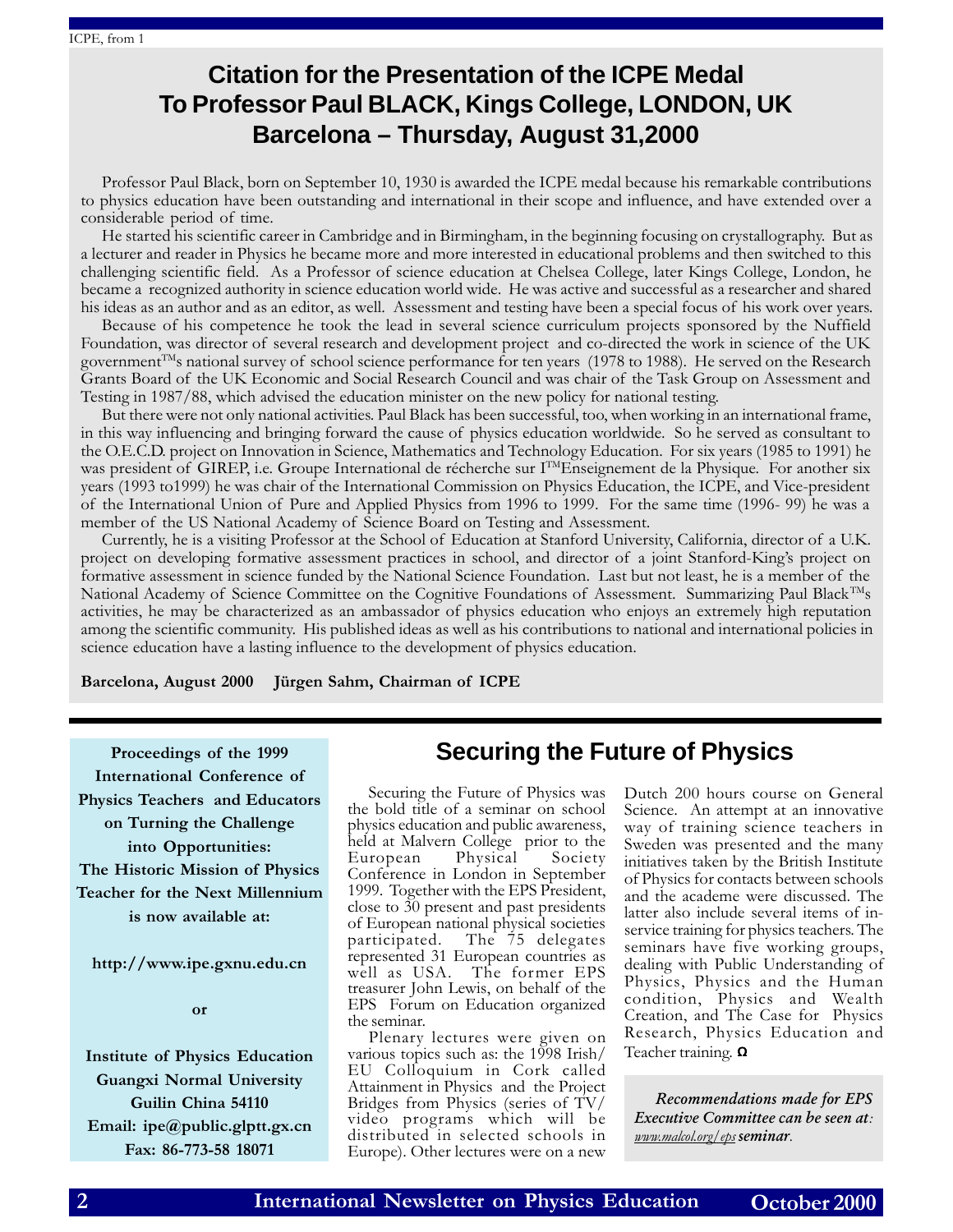### **EU's Science Teacher Education Book**

If a reader wants to know about the significant differences in science teacher education in some European countries like Italy, Germany, United Kingdom and France, he/she must read this book. The book shows the distinction between regions with diverse educational traditions. It also displays some patterns in teacher training models for primary and secondary levels, and also for vocational education. Moreover, common features in teacher training curricula can be identified in this book. It also provides information on how teacher education and especially science and mathematics teachers respond to various new educational challenges. The book was edited by Jósefina Turto (ISBN 83-86875-21-6) Published by: Top Kurier 87-100 Torun, Poland 10/ 5, Lindego Street. Ω

### **Proceedings of the Colloquium on Attainment in Physics at 16+**

#### by Richard Coughlan Department of Education & Science IRELAND

The Irish Department of Education and Science organized the Colloquium on Attainment in Physics at 16+. The participating countries funded the colloquium with the assistance of the European Union Socrates program.

The Irish Department of Education and Science proposal for the Colloquium on Attainment in Physics at 16+ was a response to a call for proposals from the European Commission. The general aim of the application for Socrates funding was to carry out an analysis of approaches to

physics education at 16+ within the general education systems of participating countries and to investigate methods of comparing standards in physics at 16+. From this examination it was hoped that an insight would be gained into how European countries could co-operate in improving physics education at upper second level.

The participants in the colloquium were Denmark, England and Wales, Finland, France, Greece, Ireland, Netherlands, Scotland and Northern Ireland. The European network for Policymakers on the Evaluation of Education systems was the forum through which the representatives of these countries indicated their interest in participating in the colloquium.

Principal recommendations from the colloquium include:

A concise database on physics education practices in the various European countries should be prepared as it would be very useful to education policymakers in a country to have a "window" into both the priorities and the practices of other national systems.

Further research should be undertaken at the European level with regard to aspects of physics education, including clarification of what physics at 16+ can offer to students who study it. There should be more collaboration between countries in communicating the nature and results of their efforts to innovate in physics teaching and to make physics more interesting to pupils.

Lowering of standards of the intended curriculum in physics may lead to increasing standards in the attained curriculum, i.e. if physics syllabuses are reduced somewhat in content and level, students' attainment levels may rise.

A variety of physics courses is required at 16+. The physics curriculum should not be only an education 'in physics' but also an education 'about physics.' In particular, in courses for students who do not wish or need to pursue physics to more advanced levels, greater attention should be given to important issues. The issues are the nature of physics, the development of knowledge, the relations with other disciplines, the technological connections, and the implications for society and career aspects.

Further studies are required to evaluate specific applications of Information and Communication Technologies (ICT) in physics teaching.

National education policies should be directed in seeking ways of improving classroom practices and, as part of this, improving formative assessment of students.

Practical work, some of which should be investigative in nature, should be assessed.

Some components of 'high-stakes' examination systems will have to be assessed by teachers within the context of normal classroom learning.

A collection of well tried examples of the assessment of student performance in the Science Technology and Society (STS) aspects of physics should be compiled and distributed. **Ω** 

### **Multimedia in Teaching and Learning**

Multimedia in Physics and Learning must carry on; that is what most Physics educators are most concerned with nowadays. A well-timed workshop on Multimedia in Physics Teaching and Learning was held at AMSTEL Institute at the University of Amsterdam last November 22-23, 1999.

Twenty-nine participants joined the workshop and gave lectures related to the following topics: Distance Learning and Web-Technologies, Didactical Aspects and Research and Using Internet for Communication with Teachers, Students and the General Public. **Ω**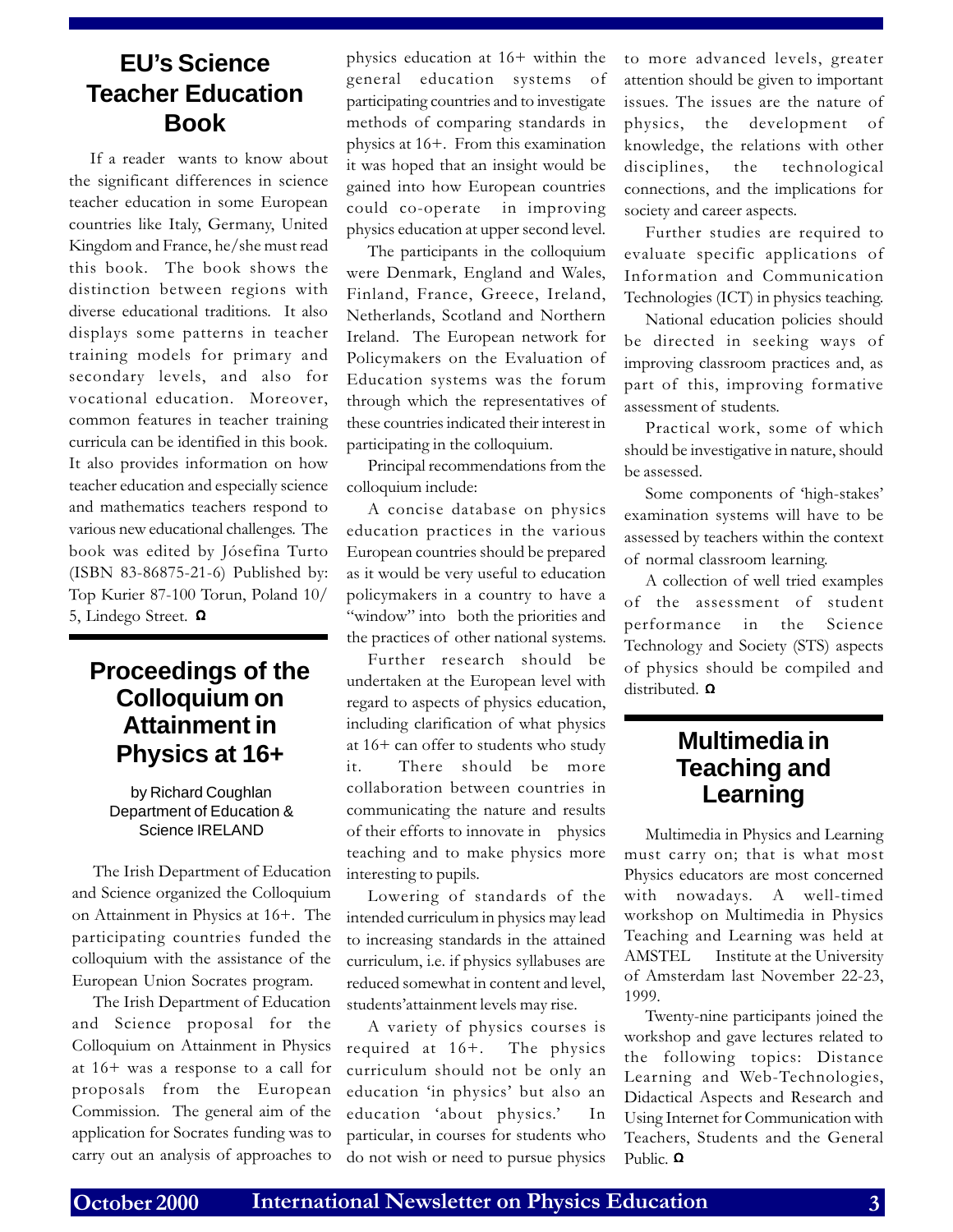### **Teaching New (SMART) Materials at Schools**

by P.F. Papalexopoulos, S. Patapis University of Athens, Department of Physics Penepistimiopolis, Zografos15784 Athens GREECE

In this article we shall analyze the possibility of teaching a new subject matter in the courses of science at secondary schools in Greece, and we'll justify the selection of "smart materials" as the new content. Smart materials come from solid state Physics and Materials Science. These materials will be broadly used in technological applications in the future decades and their extraordinary properties could whip students' interest to science. For such a policy a preliminary research has been carried out in order to find out students' ideas about materials. Such a research may help teachers with the adoption of such subject matter in science teaching.

### **New Subject Matter in Science Courses at Schools**

The new conditions in Europe concern all aspects of life, such as political, social and technological and they have already started to affect life in Greece. People who are required in jobs have to be very well qualified, able to analyze developments around them and eager to increase their educational level through life [1], [2]. The European Committee is interested in developing specializations in fields such as biotechnology, automation and especially new materials [2]. In order to attract young people to these fields, it is necessary for students in secondary school to attend programs of teaching. This can help them to understand the relation between technology and productivity. Programs of teaching could be made by adapting subject matter of science and technology that can be utilized for future needs. Also, make it more interesting for students so as to become a motivation for them to learn science.

The new subject matter should contribute to the attainment of the following aims [i]: Students will have the scientific and technological information background to study the field of new materials and their technological applications which will be broadly used in the future decades. ii) Students will learn the basic discoveries of science and will be accustomed to everyday applications of technology while experimental skills, imagination, observation and so on will be cultivated.

Considering the above reflections, we propose as a new subject matter in the course of science the new materials and precisely "smart materials." The "smart materials" respond to external stimulations of the environment such as heat, pH and so on in an "intelligent" behavior. We believe that their spectacular properties (shown in the following description) could spark students' interest in science.

### **Description of Some "Smart Materials"**

From the above mentioned smart materials we propose specially as subject matter: a) shape memory materials b) electrorheological fluids and c) polymer gels, because in the future the technological applications of these smart materials will probably be used in every day life. Some short description of the above materials are:

Shape Memory Materials. Shape memory (SM) materials is the generic name given to a series of materials that exhibit the unusual property of mechanical memory that can be triggered either mechanically or thermally. If such materials are deformed at one temperature, they will

completely recover their original shape at a higher temperature. The memory element therefore "remembers" its shape prior to deformation [5]. As for the applications of shape memory materials, in Japan, artificial teeth roots have been manufactured from the Nitinol (Ni-Ti) elements. These memory roots bear against the bone and provide excellent support to the attached teeth. Furthermore, engineers are using Nitinol in Micromanipulators and robotics actuators to mimic the smooth motions of human muscles [5], [6].

Electrorheological Fluids. An electrorheological fluid is a substance whose form changes in the presence of electric fields. Depending on the strength of the field to which it is subjected, an electrorheological fluid can flow freely like water, ooze like honey or solidify like gelatin [7], [8]. Although the electrorheological fluids are not yet ready for commercial applications as they exhibit some problems, their future looks rather bright. The electrorheological fluids offer the possibility of a shock absorber that provides response times of milliseconds and does not require mechanical adjustments. Such fast control could adapt the absorber to a variety of vehicles and operating condition [8].

Polymer Gels. This name refers to soft aggregations of long chain molecules that can shrink or swell in response to stimuli and can change both their size and shape, thereby coverting chemical energy directly into mechanical work. They may form the basis of new kind of machines, inspired from nature, based on biomimetic systems. As for the applications of the polymer gels, a "gel valve" may serve as a general purpose "chemical valve." Gel valve could be used to deliver medication to organs that need it in required doses at any given moment. Gels could also be used to produce motive power. In contrast to conventional motors and pumps, gels are gentle and flexible and their movement is more reminiscent of muscle than that of metallic machine [9].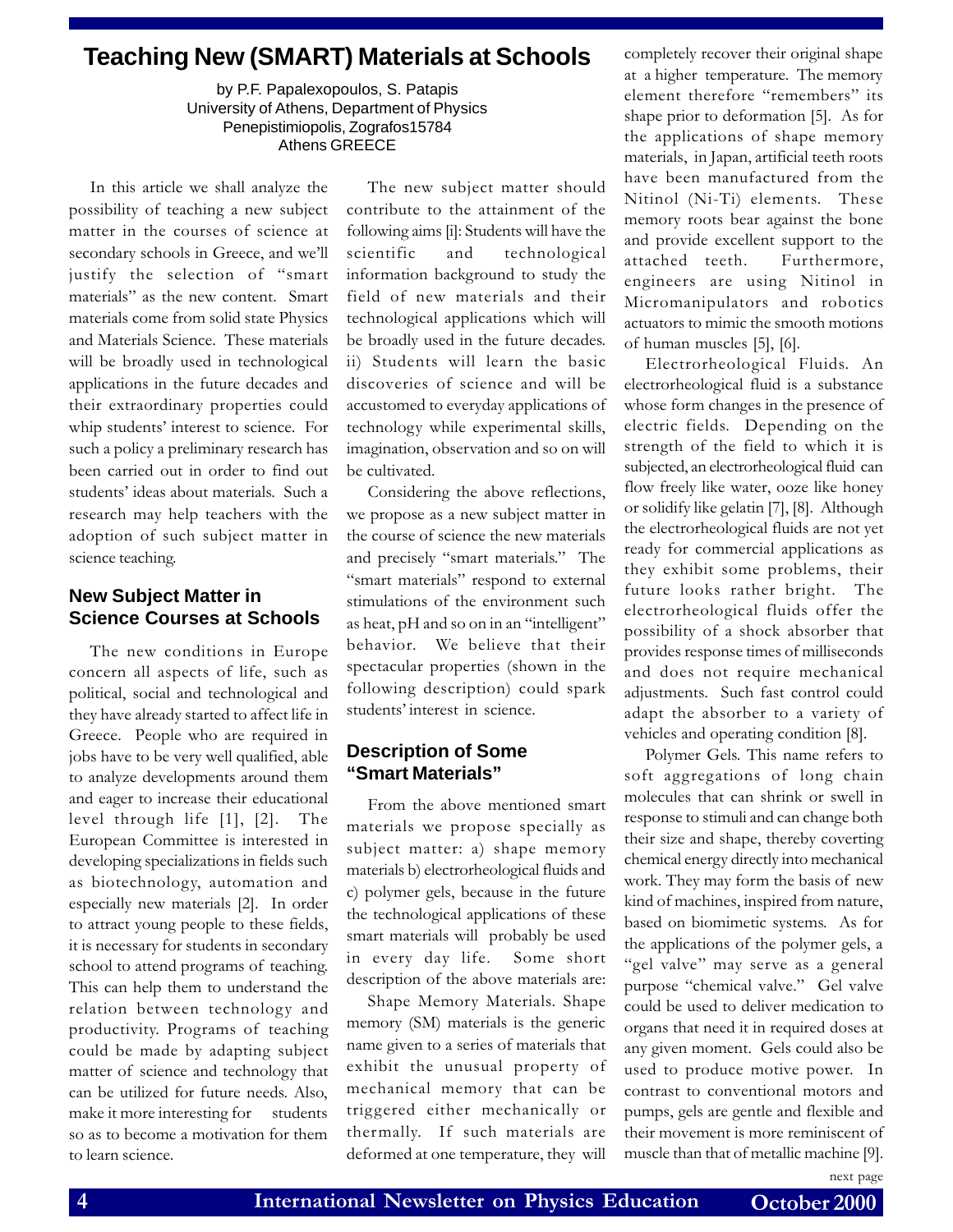Students' Ideas about States of Matter. We decided to continue a research among students of secondary education (n=320 students). To help teachers plan an initial teaching strategy for the previously mentioned smart materials, it was decided to study students' ideas about solid, fluid and gel state of matter because the phenomena that correlate to shape memory materials are close to solid state matter. As well, electrorheological fluids and polymers gels are close to fluids and gels, respectively. Secondly, students' ideas about these three states of matter are fundamental knowledge for teachers' instructional strategy. The information obtained from this elaboration was used to recommend a rationalized sequence for teaching new materials.

3.1 Students ideas about solids 3.2 Students ideas about fluids 3.3 Students ideas about fluids



about solid's elasticity while they are forced







Figure 4. Percentage distribution of students' ideas about the factors which characterize the structure of thick and thin fluids







### **Tools and Strategies Netcourse**

#### by R.M. Sperandeo-Mineo Department of Physical and Astronomical Sciences University of Palermo ITALY

This research project was designed to improve inservice physics teacher education using new methods and new tools. The research group was composed of seven research teams of different Italian Universities. The features of the developed materials and the preliminary results of the project pilot test describes the project objectives and structure. The project uses networking through the implementation of Net-Seminars (on line seminars that utilize on-line discussion groups) tailored to train teachers in transforming their teaching by promoting: (i) a

constructivistic teaching practice, (ii) computer-enhanced instructional approaches that will enable students to learn the process of modeling physical phenomena. A relevant point of the instructional approach is the development of the metacognitive knowledge and skills: teachers are engaged in a reflective process in which they evaluate their own and each other's activities and reasoning. The Net-Seminar supports the learning by a scaffolded apprenticeship model: teachers experience a first-hand virtual education that includes downloading of electronic documents, participating in group discussions, creating shared knowledge spaces and other activities which they can carry out with assistance and then use by themselves in their own classrooms. The pilot Net-Seminars we have experimented with involve two different subject matters: Newtonian modeling of dynamical systems and the modeling of heat transfer. Results of the network discussion characteristics among teachers and the different way they use the teaching materials in their classrooms will be reported. Conclusions will be drawn about the ways of improving the network and the interactivity of Net-Seminars.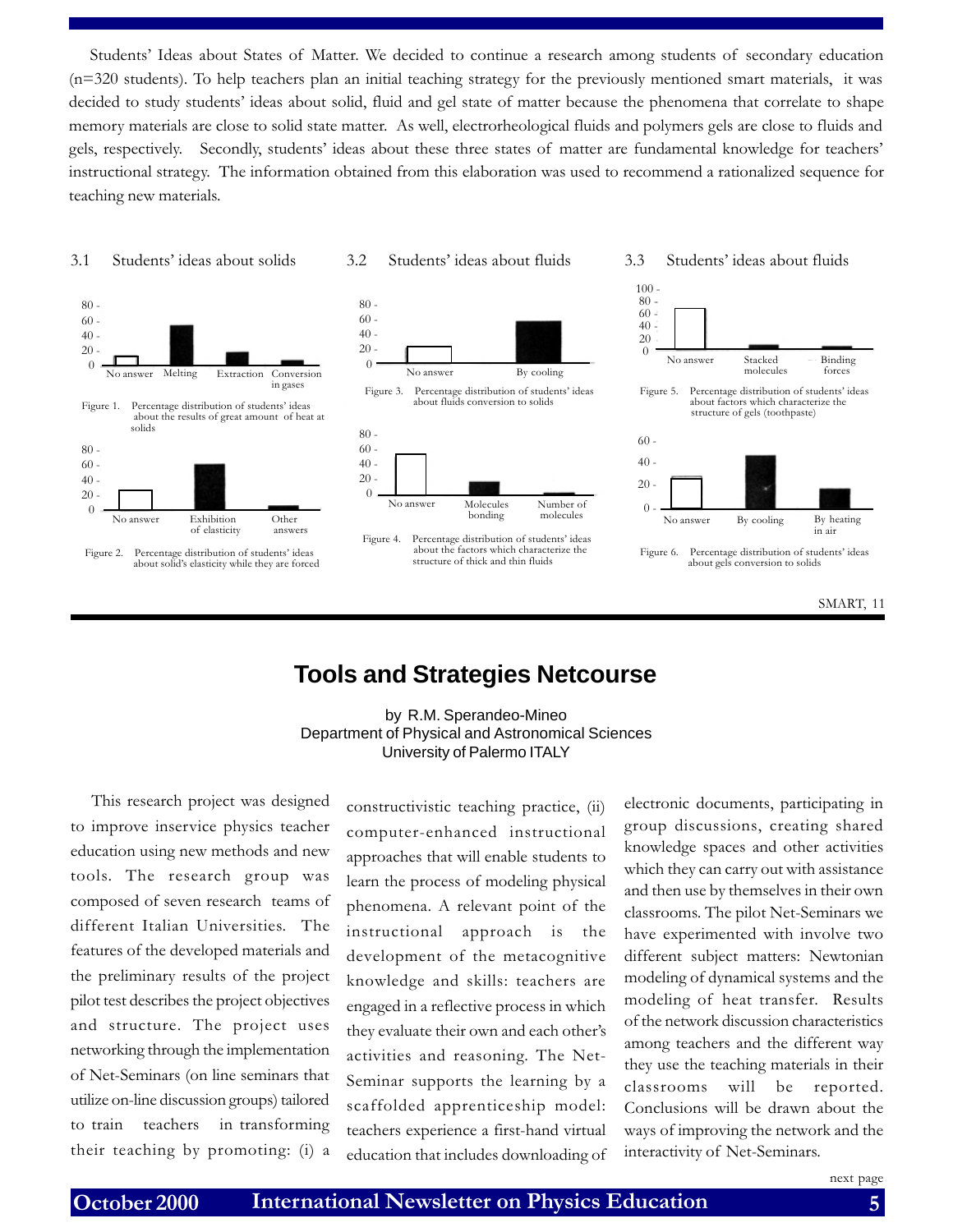#### **Introduction**

This paper reports a research project current underway in Italy aimed to test ICT for teacher training in introducing new physics contents and teaching methods at high school level. The following paper [3] and [4].

The project is designed to understand teacher's need in the area of ICT; prepare new pedagogical environments for teacher education; and analyze teachers' competencies in the use of ICT.

This paper describes the structure of Introduction to Modeling in Physics Education (I.MO.PHY), a Course delivered through digital Network (Net-Course) and some preliminary results of its pilot test involving 50 experienced teachers attending the Net-Course an optional basis.

#### **The Innovations**

Our approach to physics teaching is based on the framework derived from the physical world . We consider model building as a superordinate process skill and the introduction of modeling activities as a support, enabling students to see similarities and differences among a wide range of phenomena.

This approach involves a construction of the physics content structure that has to be taught not solely oriented to physics issues, but also including educational issues and pupils conceptions. These two issues, student's spontaneous models and statements of the scientific knowledge, are therefore accepted to be of the same relevance and treated as resources for physics education. In this way the physics content to be taught is reconstructed in order to realize the main goal: to allow students to gain a fruitful knowledge of the physical world. This involves substantial modifications in learning sequences as well as in the teacher's role and teaching methods.

### **The basic principles of the Net-Course are the following:**

Teachers also need to be learners and need to provide to students the kind of learning that they had to experienced; to be engaged in using the pedagogical tools designed to help learners in conceptualizing physics models and in gaining the abilities connected with modeling procedures, and must be involved in activities aimed at stimulating hands-on learning and metareflection. As well, teacher education has to be connected with classroom experimentation of the involved innovations.

#### **The I.MO. PHY.NET-Course**

A telemetric learning environment, used for teacher training, demands a thorough rethinking of the content and the teaching/learning activities of the involved learners (in our case the Teachers (Ts) and trainers (in our case the Researchers (Rs) of the projects). Interactions and teaching/learning activities are delivered in a setting that it is very different from a classroom and/ or a laboratory. Our Net-Course takes into account the results and the experiences rising from previous projects showing that three main categories of functionality seem to be critical for the design and the development of telematic learning environments. These are related to: information such as documents and other materials including images and sound; interactivity defined as humanmachine interaction; and communication taking place among learners and teachers, peers and others.

These functions have been supplied, in an integrated way, in the three phases of our Net-Course: 1. Face- to-face workshops where Ts were trained by the Rs of their local university group to get acquainted with Internet, e-mail facilities and software involved in the project-- Excel, microcomputer-based laboratories(MBL) software and Interactive Physics). 2. Net-Seminars where Ts were supposed to analyze the educational materials supplied by internet, discuss them using e-mail and/ or forum facilities and, at the end, to program a classroom experimentation of one Learning Unit (one activity concerning the modeling of a chosen category of phenomena). 3. Experimentation in the classroom of the chosen Learning Unit and collection of evaluation elements (Ts' logbooks and students' reports).

The physics content IMOPHY involves modeling activities in different fields of mechanics and thermodynamics. The materials and the pedagogical tools used in the Net-Course had been tried in real high school classrooms by the researchers and /or experienced teachers. The learning material structured in modules aimed to support teachers, through Teacher Guides (TGs) and Student Sheets (SSs), in implementing the modeling activities in their classrooms. The organization of each Teacher Guide intends to engage teachers in their own investigation in order to gain the prerequisite skills and knowledge, concerning the physics content as well as the pedagogical tools. For each module a Net-Seminar has been organized; each term spends approximately 15 days to finish the experiment depending on the materials to be analyzed and/or on the software and experiments to be performed.

#### **The Net-Seminar Structure**

The relevant points of our teacher preparation process are the following:

Deep analysis of the physics content structure; evaluation of the pupils spontaneous models; and construction of pilot classroom instructional sequences through metareflection on the learning requirements involved.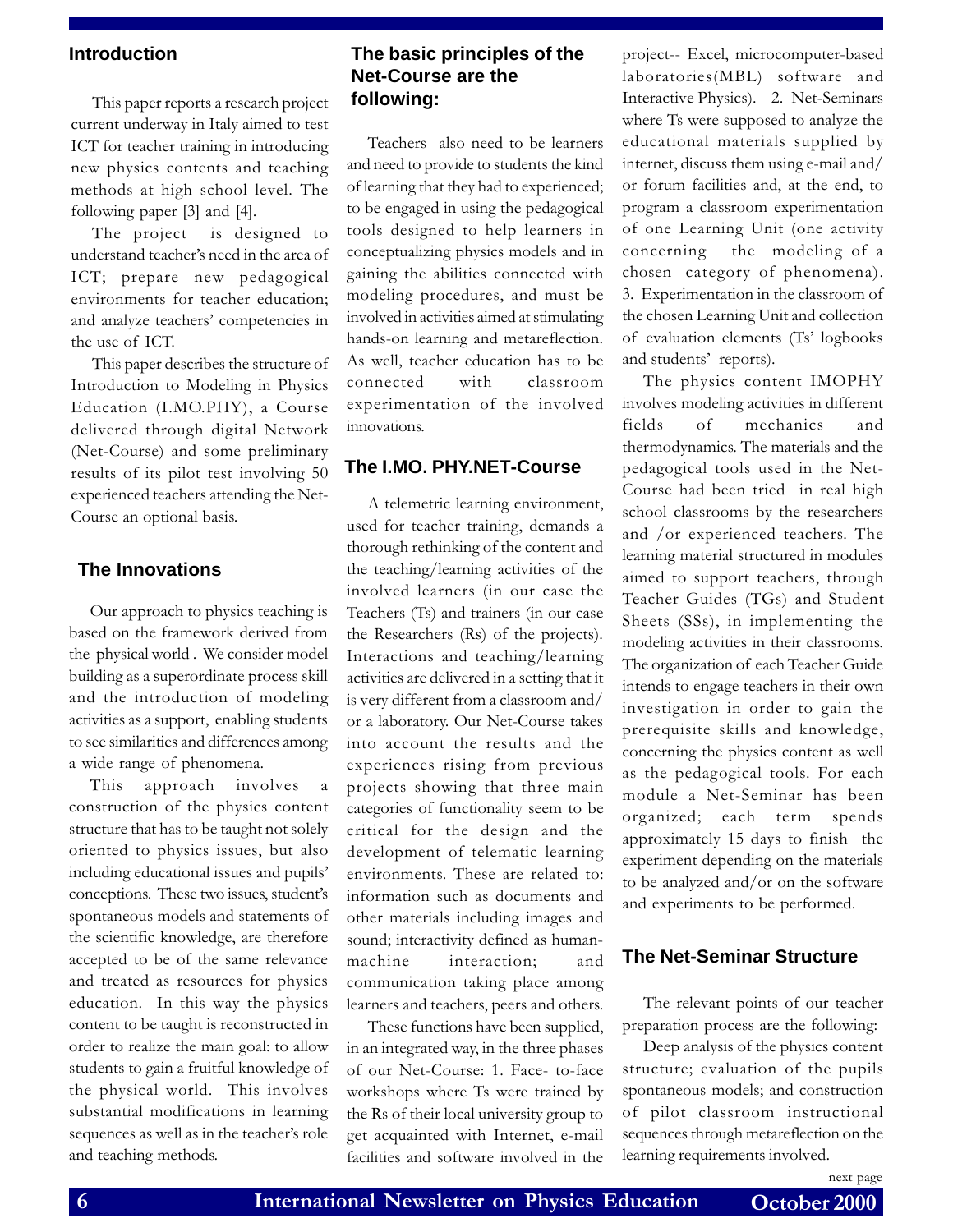The starting point of each physics modeling procedure is the analysis of some easily observable phenomena and the TGs lead from observations to models through four different sections:

In the first section, some examples of pupils' common conceptions (the spontaneous models) are analyzed and research results are supplied; in the second section, observations about common phenomena that can constitute the ground of pupils' spontaneous models are pointed out; in the third section, some experiments, that can be easily performed, are described; and in the fourth section, different aspects of the modeling procedure and the gradual enlargement of the experimental field, for further presentation of more powerful conceptual models, are analyzed.

The Net-Seminar audience was constituted by 12 project researchers (6 local coordinators supporting teachers) and the involved teachers. Two or three moderators (the project coordinator and the authors of the education materials) stimulated discussions and reflection concerning the materials they transfer in a classroom setting. They tried to stimulate a reflective domain, relevant for the object of learning.

Fundamentals of coaching for reflective teaching, stimulating opinion on a question of action, criticism, descriptions of learning situations, demonstrations of cause/effect relationships, etc., are the activities that aimed to help teachers become aware of the learning skills applied in various phases of their work and how these strategies and skills were related to learning goals.

### **Research Design and Preliminary Outcomes**

The scope of the pilot test was limited: a case study approach has been employed using a qualitative method of data gathering and analysis. This method involves constant reflection through the observation and data in order to identify key analytical themes grounded in the

data. Various data collection sets have been used:

The analysis of the communication, including frequencies and structure of messages, their peculiarities and so on; the analysis of the forum's discussion; a questionnaire concerning individual timings; an anonymous structured questionnaire; and the Ts' logbooks and the students' report of the classroom work.

The analysis is in progress, yet some preliminary results can be drawn:

Teachers of our sample ranged from 35 to 55 years old; their experience with information technology ( IT) had been on optional individual basis and their classroom use of IT had been short and fragmentary. The majority was not accustomed to working with the physics colleagues in studying teaching approaches and classworks.

Only 70% of teachers who had signed up for the net-course completed the work. Those who have given up met two kinds of problems: technical problems and lack of time. The second problem is a consequence of the first since they declared to have underestimated the required technical competencies. Two kinds of technical problems have been met: access to the web and problems in managing software and hardware. Teachers actively attending all the Net-Seminars had home access to web; access from schools usually was not easy because time problems as well as for computer availability. Many teachers revealed that the face-to-face meetings have not been enough to gain the necessary familiarity with software and hardware in order to actively use them and to actively participate to discussion.

One hundred fifty-three e-mail messages have been exchanged using the listserver, during all phase of the Net-Seminars, but 30% of people sent no more than one message. More structured and complete messages were sent to the forum; it registered 35 messages. It is interesting to note that the project coordinators received 48 messages from their private e-mail

addresses, some from teachers that usually did not participate in the group discussions and others from teachers asking for a private evaluation of the results of their modeling activities and/ or experimental data. Most of the teachers who had been absent from the on-line discussions declared to their local coordinators that they did not participate in discussions because they are not competent in the physics content. This involves the need to reflect about the composition of discussion groups (homogeneous or heterogeneous). Both choices present advantages and disadvantages.

The analysis of e-mails shows that the computer-mediated communication, that is communication in writing presents many advantages inservice teacher training. It involves greater degree of synthesis and clarification than in face-to-face oral communications. Moreover, on-line education provides professional teacher the opportunity to share their personal experience related to the subjects.

Some basic principles of metacognitive instruction have shown their validity for teacher education. Among these: To emphasize learning activities and processes, rather than learning outcomes; and to spend sufficient time in reflecting on learning strategies and self-regulation skills.

The application of some aspects of Shön's reflective practitioner in teachers' education helped Ts to think about new ways of planning, teaching and classroom management. They, through reflection, gained a framework in order to build metalearning awareness in terms of both the content and process of learning. In our opinion, this framework helped them to generate significant changes in their teaching/ learning approach.

A preliminary analysis of the anonymous questionnaire shows that teachers perceive that experience in metacognitive instruction most important for improvement. However, it must be taken into account that for a more effective use of ICT for teacher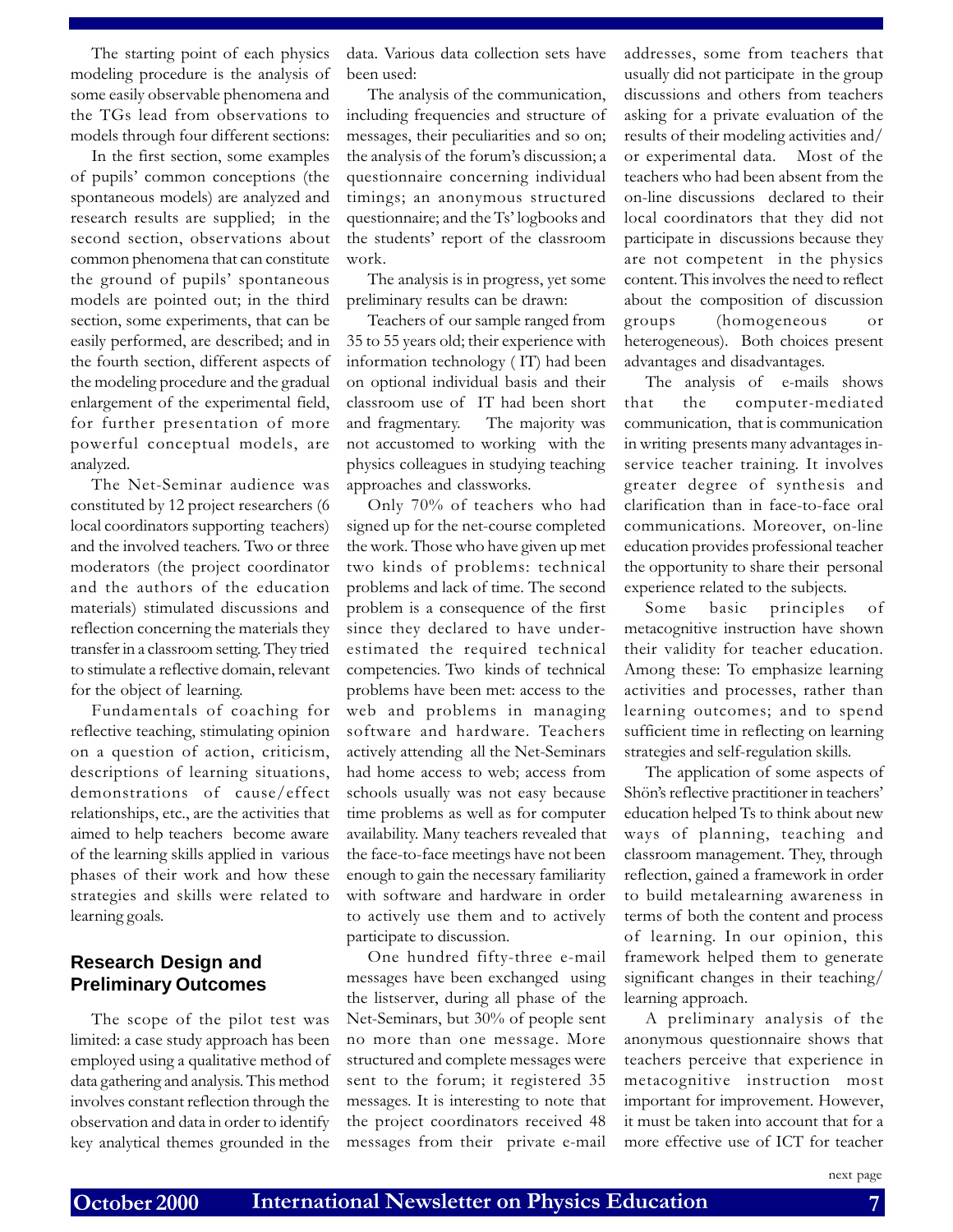training, a deep teacher knowledge of the involved technology is a prerequisite.

By a large majority, teachers asked to repeat the Net Course (also amplifying the physics content). In our opinion, the fruitful sense of belonging to a community has been the main factor to stimulate the active participation of teachers.

#### **REFERENCES**

- Gilbert, J.K., Boutler, C., Rutherford, M. (1998). Models in explanations: Part I, Horses for Courses? International Journal of Science Education, 20, 83-97.
- Glaserfield, E.V. (Ed.). (1993). The Practice of Constructivism in Science Education. Lawrence Erbaum, Hove.
- Hestenes, D. (1987). A Modeling theory of physics. American Journal of Physics, 55, 440-454.
- Strauss, A.L. (1987). Qualitative Analysis for Social Scientist. Cambridge University Press, Cambridge.

### **Increasing the Efficiency of Instruction**

by Manfred Prenzel, Reinders Duit & Manfred Euler - Institute for Science Education at the University of Kiel

German students did not do well in the TIMS studies. Their results in science and mathematics were just mediocre (Baumert, Lehmann, Lehrke, et al., 1997). What was even more worrying, however, was the fact that the relatively large numbers of German students had problems solving the more demanding tasks, especially those requiring conceptual understanding. The heterogeneity of achievement is unusually high. From a longitudinal point of view there are relatively limited increases in competency in the course of compulsory education in Germany. These results clearly indicate that science and mathematics education in Germany is far less successful than expected and necessary to guarantee a minimum of scientific and mathematics literacy. The deficiencies of German students have been hotly debated not only among the educational specialists and those responsible for science and mathematics education in the ministries of education but also by the broader public. The ground then was prepared for actions to increase the quality of science and mathematics instruction in Germany.

As a reaction to the insufficient results of German students in the TIMSstudies a nation-wide program to increase the efficiency of mathematics and science teaching started in the autumn of 1998. The goal of the program is to stimulate, promote and scientifically guide processes ensuring quality and optimizing teaching and learning in mathematics and science in an interstate network of schools. The conception of the program is based on an expertise worked out by a national group of science and mathematics educators on the one hand and educational psychologists on the other hand (BLK, 1997). Thirty pilot schools, connected with another 150 network schools, will work on selected modules, which concern key problem areas in mathematics and science teaching as identified by the expertise.

Key problem areas in German science and mathematics education.

The expertise (BLK, 1997) developed by a group of experts identified and described the following main problem areas in mathematics and science teaching in Germany: the science content taught at different grade levels is only loosely connected, and there are only rather limited connections between the different school subjects. Typical for German lessons is the following very limited interplay of teachers' questions and students' answers. Usually, the teacher directs the students' answers towards one single correct answer. In this way emphasis is given to routines and short-term retrieval achievement. The limited cumulative instruction in mathematics and the sciences hinders students in experiencing growth in competency and disturbs the development of subject-oriented learning motivation and interest. The

systematic introductions of scientific work and argumentation patterns as well as the consequent use of the potential offered by scientific experiments are further issues that are seldom given sufficient attention. The main problem areas identified by the expert group were summarized in the following eleven modules:

- (1) Further development of the task culture in science education.
- (2) Towards more adequate views of scientific work and experiments.
- (3) Learning from mistakes towards admitting that mistakes are not just impediments of learning.
- (4) Towards securing basic knowledge – meaningful learning at different levels.
- (5) Making students aware of their increase of competence cumulative learning.
- (6) Making students aware of the limited view of a particular science subject - towards integrative features in biology, chemistry and physics instruction.
- (7) Promoting girls and boys towards gender equity in science teaching.
- (8) Towards co-operative learning in science.
- (9) Strengthening students responsibility for their learning.
- (10) Assessment: Measuring and feedback of progress of competencies.
- (11) Quality development within and across schools.

The program aims to increase the efficiency of science and mathematics instruction.

A large program funded by "Bund-Laender-Kommission" (an interstate commission to improve education in Germany) started in autumn 1998 to address key limitations of science and mathematics education as elaborated by the above expert group. The set of eleven modules has provided the framework for the work in 30 pilot schools and the network of another 150 schools connected to the pilot schools.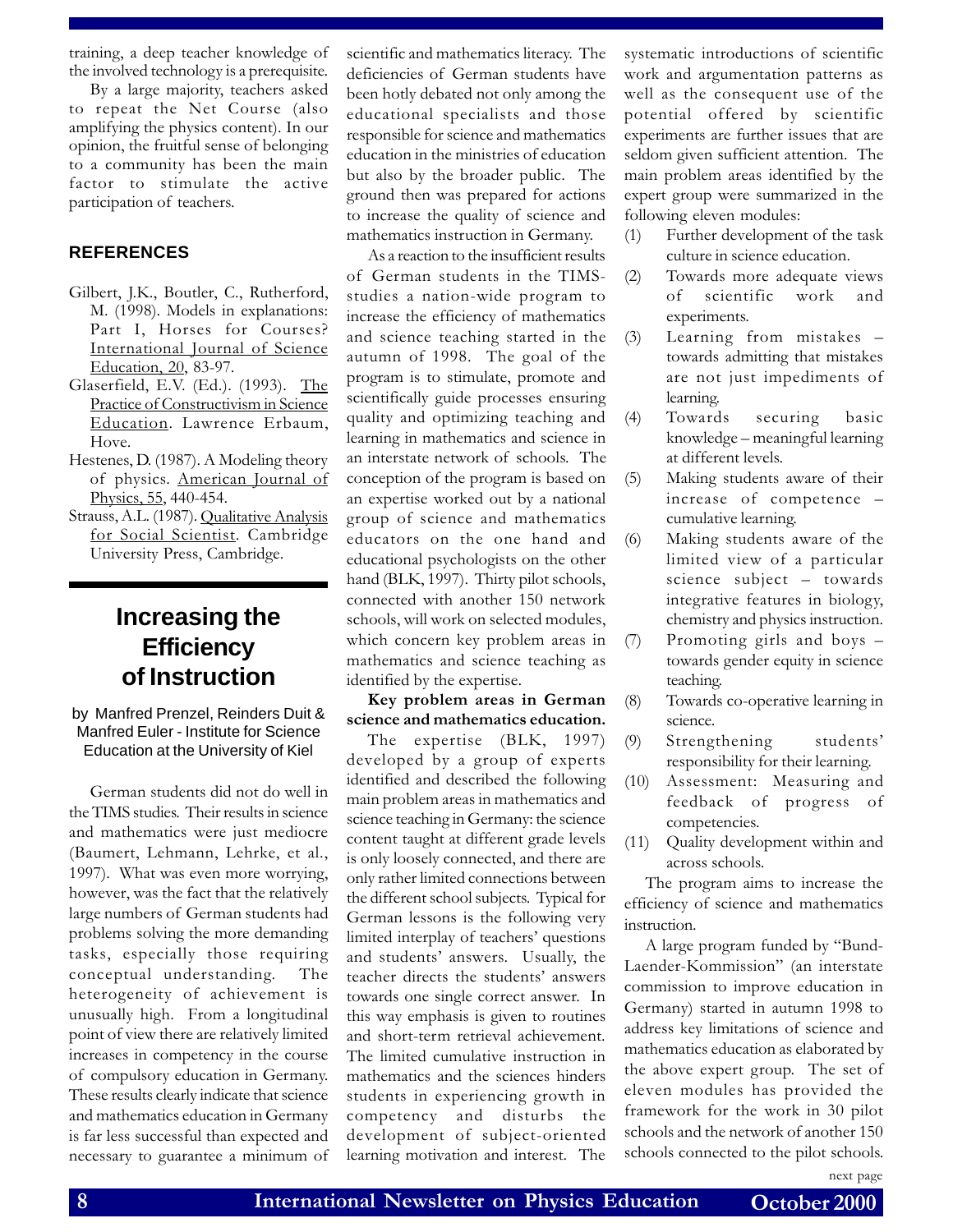Working groups focus on a certain selection of modules, i.e.; they work on means to address the deficiencies identified. The project is school based. Input to support the teachers' work is provided by the institutions responsible for the project. The Institute for Science Education (IPN) serves as the coordinator for science education, and the Bavarian institute for teacher education and curriculum development (ISB) in cooperation with the mathematics educator peter Baptist (university of Bayreuth) coordinates the work in mathematics. The input included seminars to introduce teachers to the philosophy of the program and to make them familiar with the above modules and papers summarizing major findings of research concerning the particular modules' as well as ideas and examples to improve the situation. These materials are available to all participants of the program on an Internet server.

Cooperation among teachers is a fundamental principle of work in the program. The teachers have to document their work plans and the goals achieved to make the information available to their cooperation partners. The new approaches developed are tested in the individual schools and school networks and evaluated by the teachers. In order to allow for compensation for the considerable amount of extra work, the teachers involved give fewer lessons. The work in the schools is coordinated and supported locally, regionally and supra regionally.

The program aims at a long-term, a continuing,  $and - finally - a professional$ process of optimizing mathematics and science education using stimulation and support by providing the actual state of research in teaching and learning. This process may be described as a cycle of the following three stages, which will be closely linked to the later stages:

- Stage 1: Identification and description of a problem.
- Stage 2: Generation of solutions.
- Stage 3: Setting solutions into practice, evaluation of the effects.

#### **Theoretical framework and modes of inquiring**

The program outlined above draws on school based approaches of quality development (cf. Prenzel, 1998). The basic view of learning and teaching is constructivist in a broad sense (Duit, 1999). On the teacher side, the aim is the reflective practitioner (as described, for instance, by Schoen, 1983). Making teachers aware of the problem and afterwards becoming familiar with ideas of solving the problems (based on findings of research) is seen as the key to the success of the program (cf. Munby and Russel, 1998). On the student side the constructivist view of an active self-reflective learner is adopted. In the program, this view also holds for the teachers. Therefore, most modules do not only describe guidelines for reflective and efficient learning on the student side but also on the teacher side.

The processes and conditions of professional reflection and quality development are the focal points of research on the impact of the program. The documentations, evaluations and co-operation reports at the school level serve as the data basis. These are supplemented by the targeted and theory guided questionnaires, interviews and observations. Research on implementation and evaluation will be closely linked to other research programs, as, for instance, studies within the OECD/PISA program (PISA, 1999) and a large program funded by the German Science Foundation on improving learning science and mathematics for the next six years.

The program is an early stage. Results will be reported in the future.

#### **References**

- Baumert,J., Lehmann, R., Lehrke,M. et al. (1997). TIMSS- Mathematics and science instruction, an international comparison. Opladen, Germany: Leske and Budrich.
- BLK (1997). Expertise Increasing the efficiency of science and mathematics instruction. Bonn, Germany.
- Duit, R. (1999). Toward multipleperspective views of science learning and instruction. Science Education, submitted.PISA-International Programme for Student Assessment<br>(1999). Measuring student Measuring student knowledge and skills. Paris: OECD.
- Prenzel, M. (1998). Strengthening competencies and interest in mathematics, science and technology. In Knowledge and values for the future world. Muenchen, Germany.
- Munby, H. & Russel, T. (1998). Epistemology and context in research on learning to teach science. In B. fraser & K. Tobin, Eds. (1998), International Handbook of Science Education.
- Schoen, D.A. (1987). Educating the reflective practitioner: Toward a new design for teaching and learning in the professions. San Francisco, CA: Jossey Bass.
- Manfred Prenzel, Reinders Duit and Manfred Euler.
- Institute for Science Education (IPN) at the University of Kiel.
- Reprinted, with permission, from the International Research Group on Physics Teaching (GIREP) 42 (2000), pp. 1-3.

### **Spain Hosts 6th International Conference on Teaching Astronomy**

The Unitat de Formació de Formadors, Universitat Politèctnica de Catalunya organized an International Conference on teaching Astronomy last November 23-25, 2000 at Vilanova ila Geltrú, Spain.

Various speakers from different countries came and shared their knowledge on the subject. The conference aimed is to provide an exchange of knowledge and experiences between teachers and

researchers at Primary, Secondary and University levels so as to facilitate the development of astronomy in the various curricula. Ω

Information and Registration Unitat de Formaciò de formadors Universitat Politécnica de Catalunya Campus Nord, Placa Eusebi Güell, 6 08034 Barcelona icta6@uniff.upc.es http://uff.upc.es/icta/icta6.htm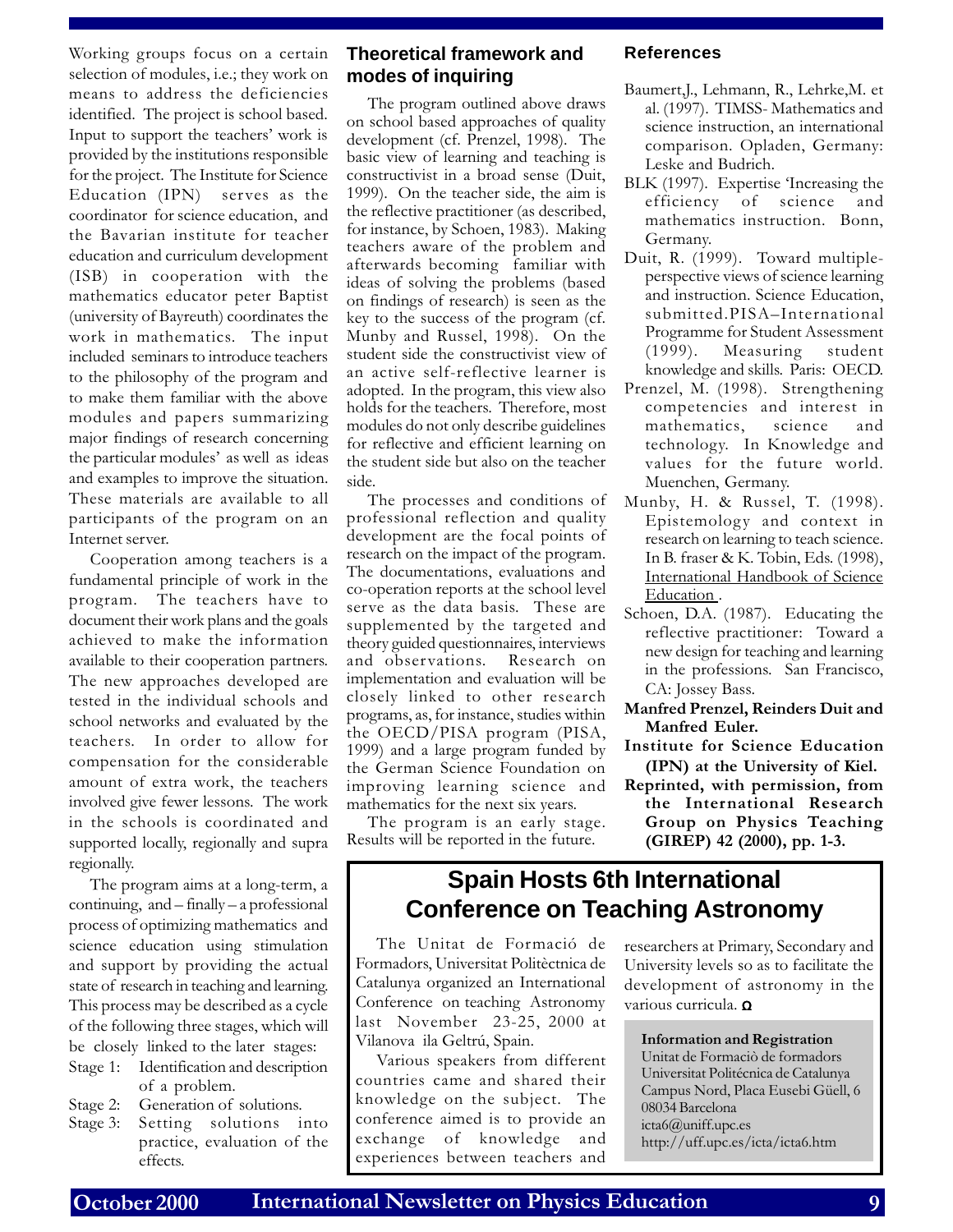### **Simple and Effective Demonstrations in Physics**

Simple and effective demonstrations are important in teaching the concept of physics. When the students watched and did such demonstrations, they wondered, contemplated and at last understood the concept. We made some devices for such demonstrations. These are "The Newcomen's engine using a syringe and a flask," "The proper vibration of a soap bubble," Detect radioactivity using a mantlepiece and Polaroid film," "The new type linear motor," "Coin jump using eddy current.

#### **Introduction**

It seems that rapid progress of science and technology has alienated the common people from science and technology. This situation lets students think physics exists only in the textbook and special instruments. We have been thinking simple, interesting and essential experiments are important. And we have been investigating them.

Our life is filled with physics in the world and physical phenomena can be seen everywhere. It is effective to use some things around us and to present simple experiments. We should demonstrate to students various experiments by changing the materials. Students try to do the hands-on experiments. They build, decompose and modify the instruments at their own will in their own way. They understand the concepts and rules more profoundly through their cognitive activities. The simpler the experiments become, the more clearly its essential qualities can be seen. And simplification expands the scope of application [1].

#### **Investigated Devices**

The Newcomen's Engine using a Syringe and a Flask. This engine was made of a syringe, a flask and a hand spray. Cut off the top of a syringe. Set up the apparatus for Newcomen's engine using a syringe, a flask, a gas burner, a hand spray, a beaker, a cock, some pieces of glass tube, some pieces

by A. Kawakami & H. Kawada

of poly tube and a rubber plug like Figure 1. So boil water in a flask, and the steam goes into the syringe. Then the piston moves up. After that jet water into the syringe, the steam will be condensed, and the piston comes back by the atmospheric pressure. As long as you repeat the same procedures the strokes of the piston continue.

Take off the spray and replace the beaker for a flasks as a condenser like Figure 2. It is similar to the Watt's engine but not the same, because the pressure of the atmosphere moves its piston. It is thought to be a simpler model than the Newcomen's model as a typical thermal engine for physics education. And then if you wish, you can make the Watt's engine using a syringe and two flasks.

Atmosphere and steam had moved the Newcomen's engine. My Newcomen's engine is very simple and its inside is visible. So it is easy to understand how to move the engine. The students understand that both heat and cold sources are necessary for thermal engine.











Figure 3 The device for proper vibration of soap bubble



Figure 4 Linear motor car



Figure 5 New type linear motor



Proper Vibration of a Soap Bubble. Set up the device for proper vibration of soap bubble with a speaker, Styrofoam cup, sponge, a bent straw, and rubber tube like Figure 3. Connect the speaker with a function generator. Next soak the sponge into the soapy water. Turn on the function generator. Keep the frequency constant (ex. 30 Hz). And breathe air carefully into the rubber tube to make a bubble. If the soap bubble size satisfies the condition of spherical surface harmonics, the standing waves on it will come out one by one [2].

This demonstration let the students get the idea that spherical surface has proper vibration states with many demonstrations and experiments about proper vibration.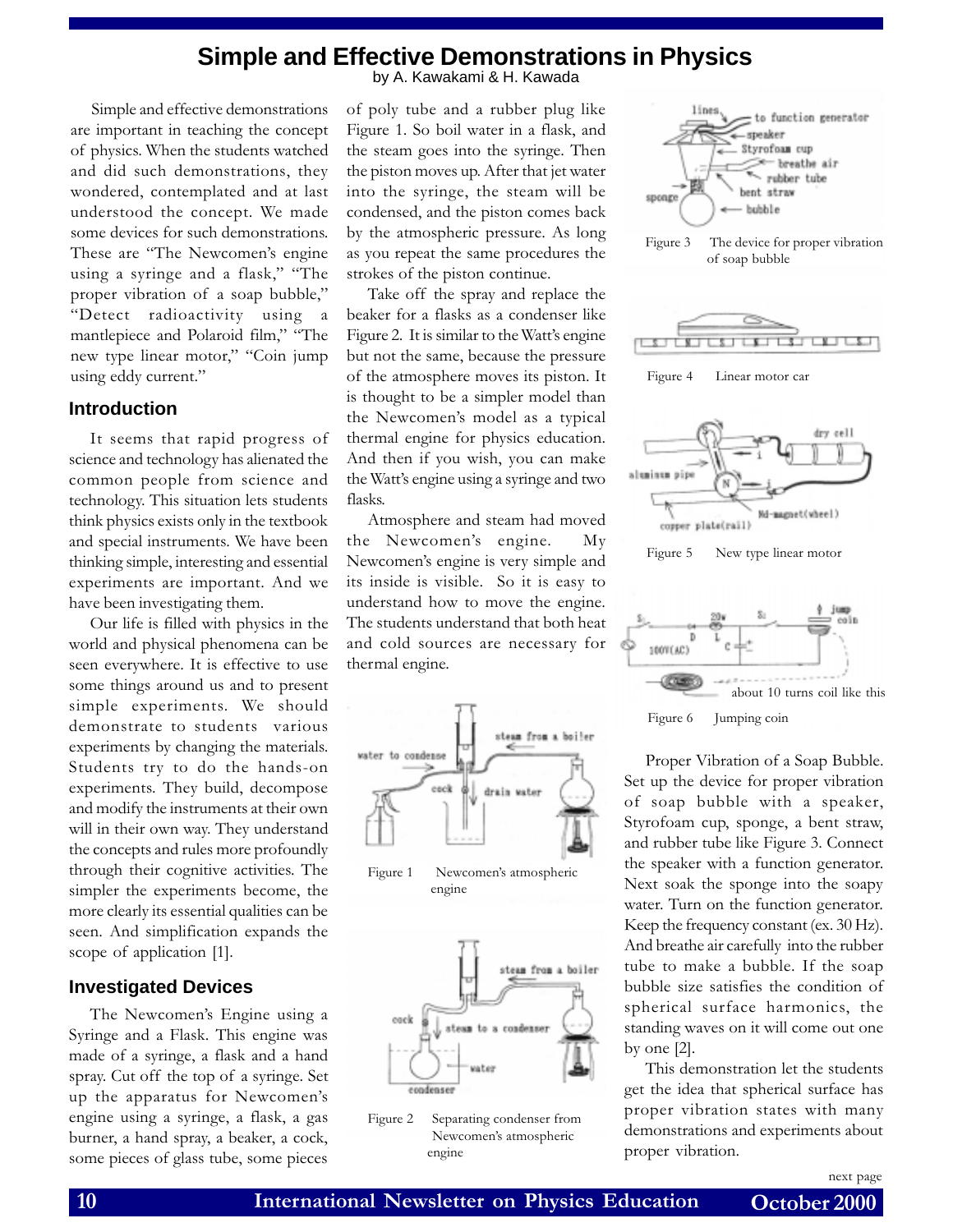Detect Radioactivity Using a Mantelpiece and Polaroid Film. Put a key on a package of Polaroid film (ISO 3000), and cover the key with a mantelpiece. After leaving them for a week or over, develop the film. We'll be able to see the picture of the mantelpiece and the shadow of the key like H. Becquerel did [3].

The New Type Linear Motor. The principle of linear motor car is that it is propelled by a lot of coils, as shown in Figure 4. The new type linear motor car that we invented last autumn is very simple, as shown in Figure 5. This new type linear motor car doesn't need any coils. The characteristic of this car is that the wheels are made of magnets.

Coin Jump Using Eddy Current. First, switch S1 on, then capacitor is charged to 100 volts. Second, switch S2 on, big electric currents are sent to the coil and big magnetic field shoots coin up in the air (refer to Figure 6) [4].

#### **REFERENCES**

- Hayashi, H., Iida, Y., Kawakami, A., Nagase, M., and Kawada, H. (1997). The stray cats return. We love Physics, Eotvos Physical Society. Creativity in Physics Education, 149-150.
- Kawakami, A. (1997). The proper vibration of soap bubble and interference wave on a film of soap, Eotvos Physical Society. Creativity in Physics Education, 171-174.
- Kawakami, A., Moriwaki, T. (1997). Detection of radioactivity using a gas-mantel and Polaroid film. Journal of the Physics Education Society of Japan, 45, 268-269.
- Maeda, S. (1999). Jumping Coin, Ikiiki Buturi Wakuwaku Jikkenn 2, 46-47.

#### SMART, from 5

#### **Conclusions: Educational Implications**

The data described above attest to the following conclusions and educational implications that may help teachers to obtain useful information on planning their instructional strategy.

- a) As for teaching shape memory materials, teachers should be aware of students' knowledge about solids heating and elasticity (see figures 1 and 2). Many students believe that solids melt or extract, when they are strongly heated and they are able to recognize the elasticity of solids as a result of force.
- b) The instruction of electrorheological fluids could be first focused on the conversion of these fluids to solids, because many students seem to have ideas that refer to the conversion of fluids to solids (see Figure 3). As far as teaching of structure of electrorheological fluids and the microscopic explanation of their properties is concerned, teachers should know that few students have ideas about the great number of molecules and their bindings (see Figure 4).
- c) During the teaching of polymer gels, teachers are recommended to refer firstly to the macroscopic conversion of gel to solid state and then to the microscopic because a small number of students have ideas about the function of molecules (see Figures 5 and 6).

#### **REFERENCES**

- Theofilides, H. (1993). Ikpedefsi gia to 2020: Diagrafomenes prooptikes kai e methodefsi tis allagis [in Greek][Education for 2020: Perspectives and methods of change]. Pedagogiki Epitheorisi, 19, 239-253.
- Iliadis, N. (1995). E Evropaiki diastasi stin ekpedefsi kai to neo ergasiako Kai ekonomiko perivalon [in Greek][European view in education and the new labor and financial environment]. Ta Ekpedeftika, 34, 228-240.
- Theodoridi, K. (1994). To mathima tis Phisikis se dialogo me tin Kinonia Ke tin technolgia [in Greek] [Teaching physics and communicating with society and technology]. Nea Pedia, 69. 55- 66.
- Gast, A. and Zukoshi, C. (1989). Electrorheological fluids as colloidal suspersion. Advances in Colloid and Interface Science, 3 & 4, 30. 153-202.
- Halsey, T. and Martin J. (1993). Electrorheological fluids. Scientific American, 5, 268. 42-45.
- Osada Y. and Murphy S. (1993). Intelligent gels. Scientific American, 5, 268. 42-45.
- Patapis, S. (1995). Methodologia Didaskalias tis Phisikis (2nd ed.). [in Greek][Methodology of Physics Teaching]. Athens.
- Rogers, C. (1995). Intelligent materials. Scientific American, 3, 273. 122-125.
- Amato, I. (1992). Animating the Material World in Science, 255. 284-286.

*The 14th International Young Physicist Tournament (IYPT) will be held next year 2001 in Espoo, just outside of Helsinki, Finland.*